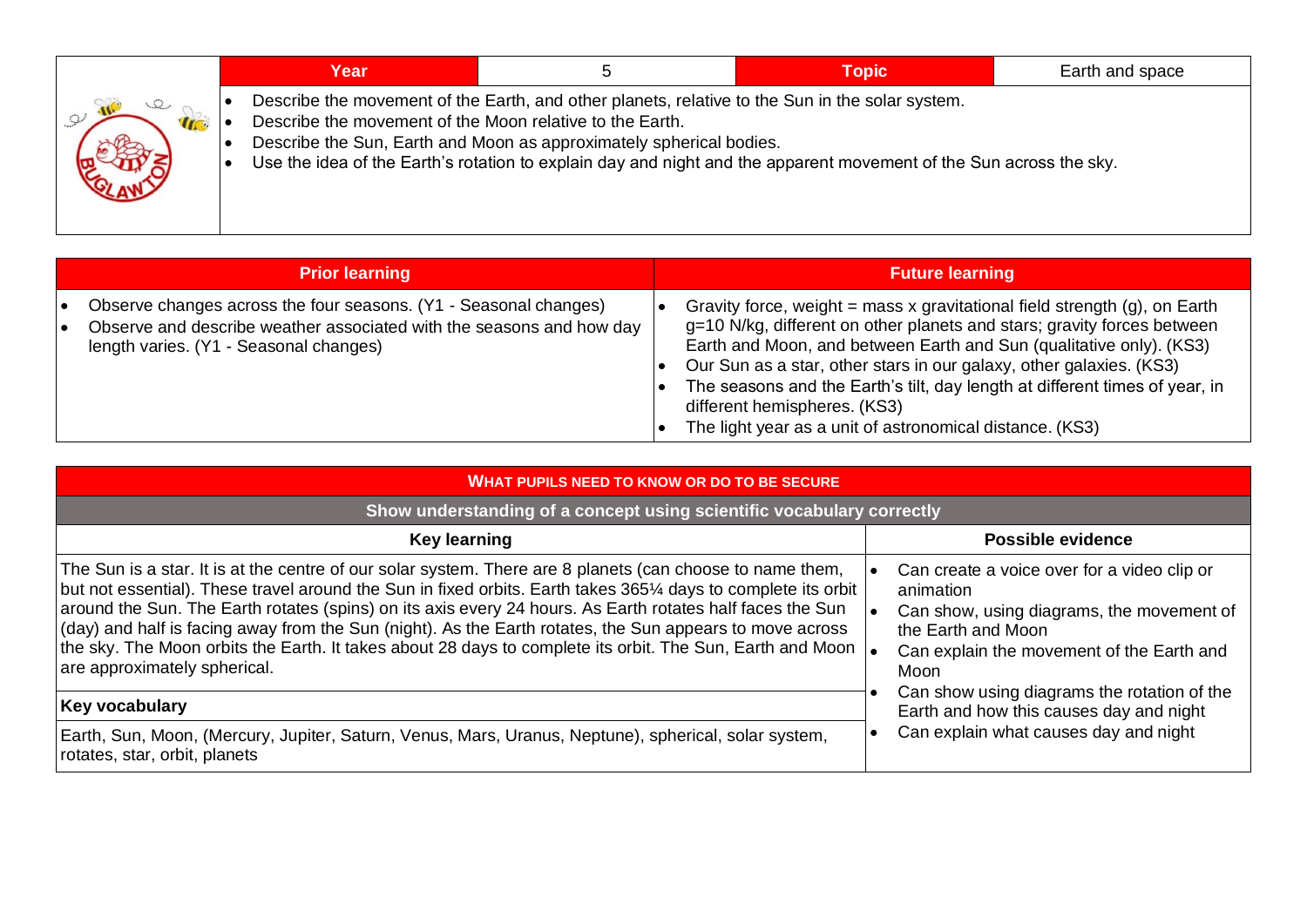| <b>Common misconceptions</b>                                                                                                                                                                                                                                                                                                                                                                                                                                                                                                                                                                               |                                                                                                                                                                                                                                                                                                                                                                                                                                                                                                                      |  |  |  |  |
|------------------------------------------------------------------------------------------------------------------------------------------------------------------------------------------------------------------------------------------------------------------------------------------------------------------------------------------------------------------------------------------------------------------------------------------------------------------------------------------------------------------------------------------------------------------------------------------------------------|----------------------------------------------------------------------------------------------------------------------------------------------------------------------------------------------------------------------------------------------------------------------------------------------------------------------------------------------------------------------------------------------------------------------------------------------------------------------------------------------------------------------|--|--|--|--|
| Some children may think:                                                                                                                                                                                                                                                                                                                                                                                                                                                                                                                                                                                   |                                                                                                                                                                                                                                                                                                                                                                                                                                                                                                                      |  |  |  |  |
| the Earth is flat<br>$\bullet$<br>the Sun is a planet<br>the Sun rotates around the Earth<br>l e<br>the Sun moves across the sky during the day<br>$\bullet$<br>the Sun rises in the morning and sets in the evening<br>$\bullet$<br>the Moon appears only at night<br>$\bullet$<br>night is caused by the Moon getting in the way of the Sun or the Sun moving further away from the Earth.                                                                                                                                                                                                               |                                                                                                                                                                                                                                                                                                                                                                                                                                                                                                                      |  |  |  |  |
| Apply knowledge in familiar related contexts, including a range of enquiries                                                                                                                                                                                                                                                                                                                                                                                                                                                                                                                               |                                                                                                                                                                                                                                                                                                                                                                                                                                                                                                                      |  |  |  |  |
| <b>Activities</b>                                                                                                                                                                                                                                                                                                                                                                                                                                                                                                                                                                                          | Possible evidence                                                                                                                                                                                                                                                                                                                                                                                                                                                                                                    |  |  |  |  |
| Use secondary sources to help create a model e.g. role play or using balls to show the movement of<br>$\bullet$<br>the Earth around the Sun and the Moon around the Earth.<br>Use secondary sources to help make a model to show why day and night occur.<br>l e i<br>Make first-hand observations of how shadows caused by the Sun change through the day.<br>$\bullet$<br>Make a sundial.<br>l e i<br>Research time zones.<br>$\bullet$<br>Consider the views of scientists in the past and evidence used to deduce shapes and movements of<br>l e i<br>the Earth, Moon and planets before space travel. | Can use the model to explain how the Earth<br>moves in relation to the Sun and the Moon<br>moves in relation to the Earth<br>Can demonstrate and explain verbally how<br>day and night occur<br>Can explain evidence gathered about the<br>position of shadows in term of the movement<br>of the Earth and show this using a model<br>Can explain how a sundial works<br>Can explain verbally, using a model, why we<br>have time zones<br>Can describe the arguments and evidence<br>used by scientists in the past |  |  |  |  |

Working scientifically

| Year 5: Earth and Space                                                                                                                                            |
|--------------------------------------------------------------------------------------------------------------------------------------------------------------------|
| <b>Classifying</b>                                                                                                                                                 |
| Not relevant                                                                                                                                                       |
| Observing over time                                                                                                                                                |
| Measure shadows throughout the day.                                                                                                                                |
| Pattern seeking                                                                                                                                                    |
| • Not relevant                                                                                                                                                     |
| <b>Comparative/Fair testing</b>                                                                                                                                    |
| Not relevant                                                                                                                                                       |
| Researching: Children independently ask scientific questions. This may be stimulated by a scientific experience or involve asking further questions based on their |